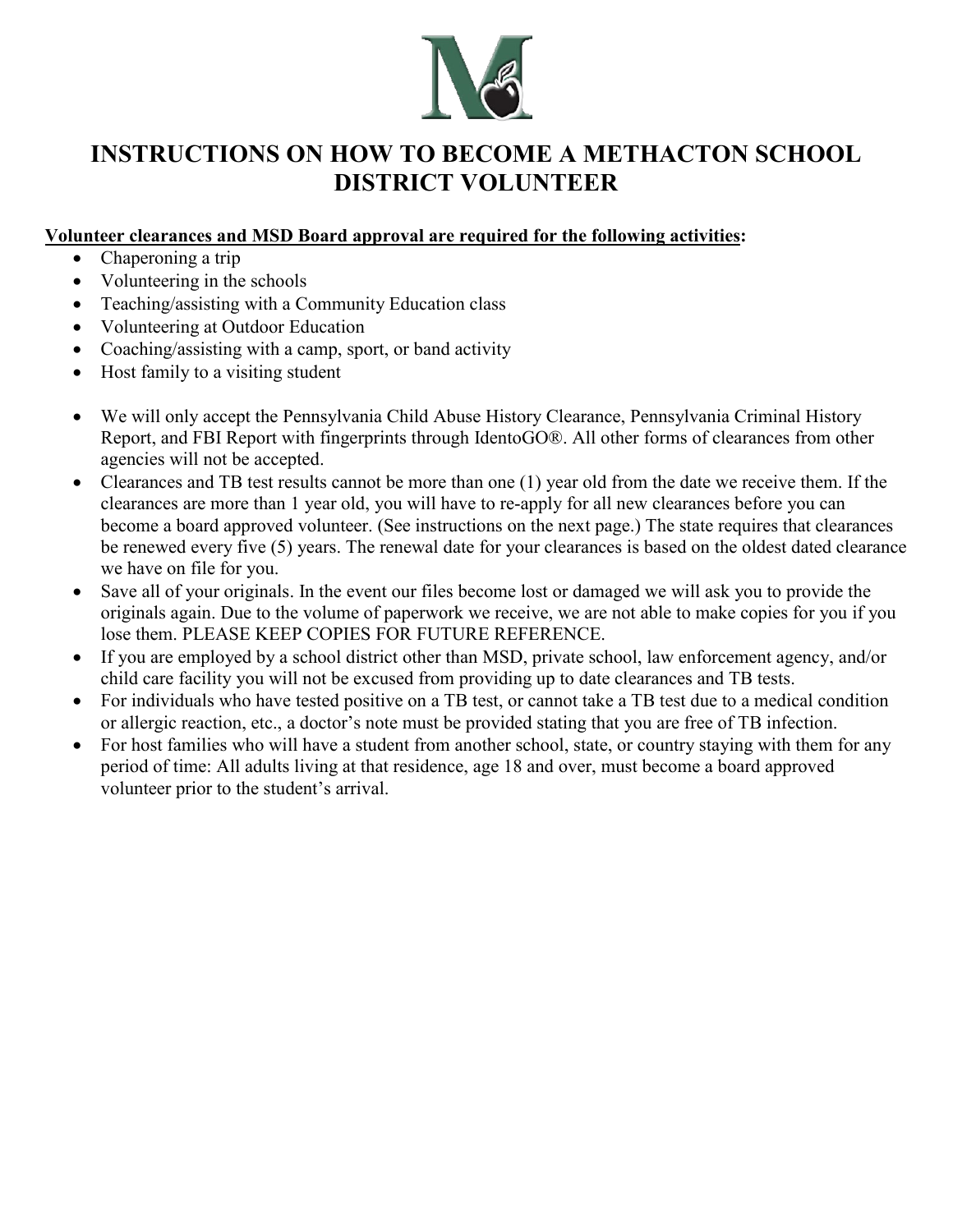# **TO OBTAIN YOUR CLEARANCES:**

*(All the links listed below can be found on Methacton School District's website at <i>[www.methacton.org/volunteer](http://www.methacton.org/volunteer)*.)

- 1. Complete Methacton's [on-line volunteer registration form.](https://www.methacton.org/cms/module/selectsurvey/TakeSurvey.aspx?SurveyID=106) Print out completed form.
- 2. Complete online [Pennsylvania Criminal History Report.](https://epatch.state.pa.us/Home.jsp) [\(https://epatch.state.pa.us/\)](https://epatch.state.pa.us/) Report is FREE for volunteers. Select: **NEW RECORD CHECK (Volunteers Only**.) Results are instant. Print out the completed report.
- 3. Complete online [Pennsylvania Child Abuse Clearance Certificate.](https://www.compass.state.pa.us/cwis/public/home)  [\(https://www.compass.state.pa.us/cwis/public/home\)](https://www.compass.state.pa.us/cwis/public/home) Report is FREE for volunteers. It could take several days for the report to be processed. You will receive an email when the report is ready. Print out the completed report. (SEE INSTRUCTIONS AT END OF DOCUMENT.)
- 4. Individuals who have **not** resided in the state of Pennsylvania continuously for a period of 10 years will also need to obtain an [FBI Report with fingerprints through PA Dept of Ed -](https://uenroll.identogo.com/) IdentoGo®. [\(https://uenroll.identogo.com\)](https://uenroll.identogo.com/) There is a fee for this clearance. (SEE INSTRUCTIONS AT END OF DOCUMENT.)
- 5. Individuals who have resided in the state of Pennsylvania for a period of at least 10 consecutive years must fill out the district's [Affirmation Form.](https://pa50000637.schoolwires.net/cms/lib/PA50000637/Centricity/Domain/62/Methacton_Volunteer_Affirmation_Form.pdf)
- 6. Complete Tuberculosis Test (TB Test) TB testing through the Methacton School District is FREE for our volunteers. TB tests are available through the High School Nurse's office by appointment only. *(PLEASE NOTE: TB TESTING AT MHS STOPS AT THE END OF MAY AND DOES NOT RESUME UNTIL SEPTEMBER.*) Appointments are available Monday through Wednesday, from 8:00am to 2:00pm. Call Kathy Thompson, H.S. Nurse, at 610-489-5000, ext. 25063 or email [kthompson@methacton.org](mailto:kthompson@methacton.org) to make an appointment. You must return 48 hours after the test is administered to have your test results read. If your TB test reads positive, or you cannot take a TB test, you will be required to supply a doctor's note stating that you are clear of TB. (You can also get a TB test from your family physician or local clinic, but please note that we cannot reimburse you for the cost.)

When you have all clearances, completed registration form, and TB test results in hand, please go to any of the school offices to have your paperwork scanned. Your paperwork will be returned to you. Please save it and keep it in a safe place.

Your name will then be added to the monthly board agenda for approval. You will not receive any type of notice that you are board approved. You can check the board meeting minutes to confirm your name was on the approved list. You can also call any one of the district's school offices to see if your name is on the approved list. We will only contact you if there is a problem with your paperwork.

Once you are board approved, you can go to any one of the school office buildings to pick up your volunteer badge. Badges are valid at every building.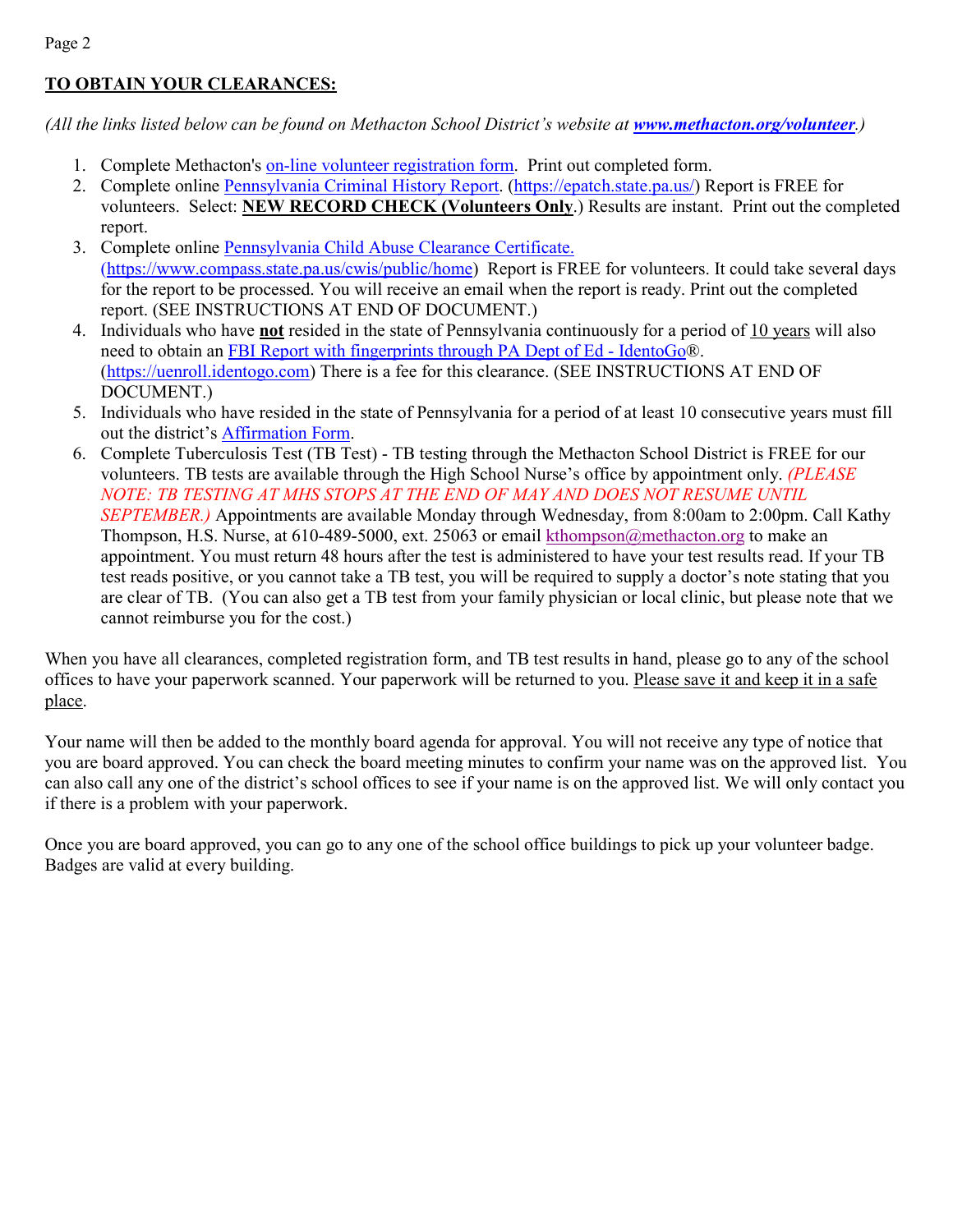# **DIRECTIONS FOR CHILD ABUSE CLEARANCES**

You will need:

- All the addresses where you have previously lived.
- Names of all individuals with whom you have lived with including guardians, siblings, spouses, children, etc.
- Any previous names you have used or have been known by.

If you have any questions about your application, please contact the ChildLine and Abuse Registry's Child Abuse Clearance Unit at 1-877-371-5422.

## **DIRECTIONS:**

- 1. Complete online **Pennsylvania Child Abuse Clearance Certificate**. Click on: [https://www.compass.state.pa.us/cwis/public/home.](https://www.compass.state.pa.us/cwis/public/home)
- 2. Click on "**Create Individual account."** Click on **"Next**." The system will then ask you for your "Keystone ID." You need to create your ID. Please make up your ID using a combination of at least 6 letters/numbers. Please write it down – you will need to sign in again later in the process.)
- 3. Supply personal information and answer the security questions.
- 4. Click "**Finish."** If you get an error message or can't move past this page, it is usually because there is a problem with the Keystone ID you tried to create. Try again, or make a different Keystone ID. If you are successful, the page will update to "**Check your e-mail for your temporary password!"**
- 5. You will now receive two emails a confirmation email, and then an email with a temporary password. Both will come from the automated email address: "lDONOTREPLY@pa.gov**."** In the second email containing the temporary password, copy the password and then click on **"Child Welfare Portal"** link listed in the email. It will return you to the state Compass site.
- 6. Click on "**Individual Log-in**". Click on "**Access My Clearances**." Provide your user name (which is the Keystone ID you just created) and the password, which you received in the email. Answer security questions. Choose which device you have – private (your computer) or public. You will then be asked to change your password to something more personal/secure. Please write it down. You'll be asked to sign in again using your Keystone ID for user name, and the new password you just created. Click on "**Create Clearance Application."** Purpose for application is "**Volunteer**." Follow prompts. Please be sure to check mark the box requesting a paper version of the certificate to be mailed to you. The next section will ask you to list all your previous addresses. The next session will ask you to provide information on all your household members. Please provide all the necessary information. Review the application and submit. It usually takes several days and sometimes a week or more for the clearance report to be received. You will receive an email when the report is ready. Print out completed report once you receive it.